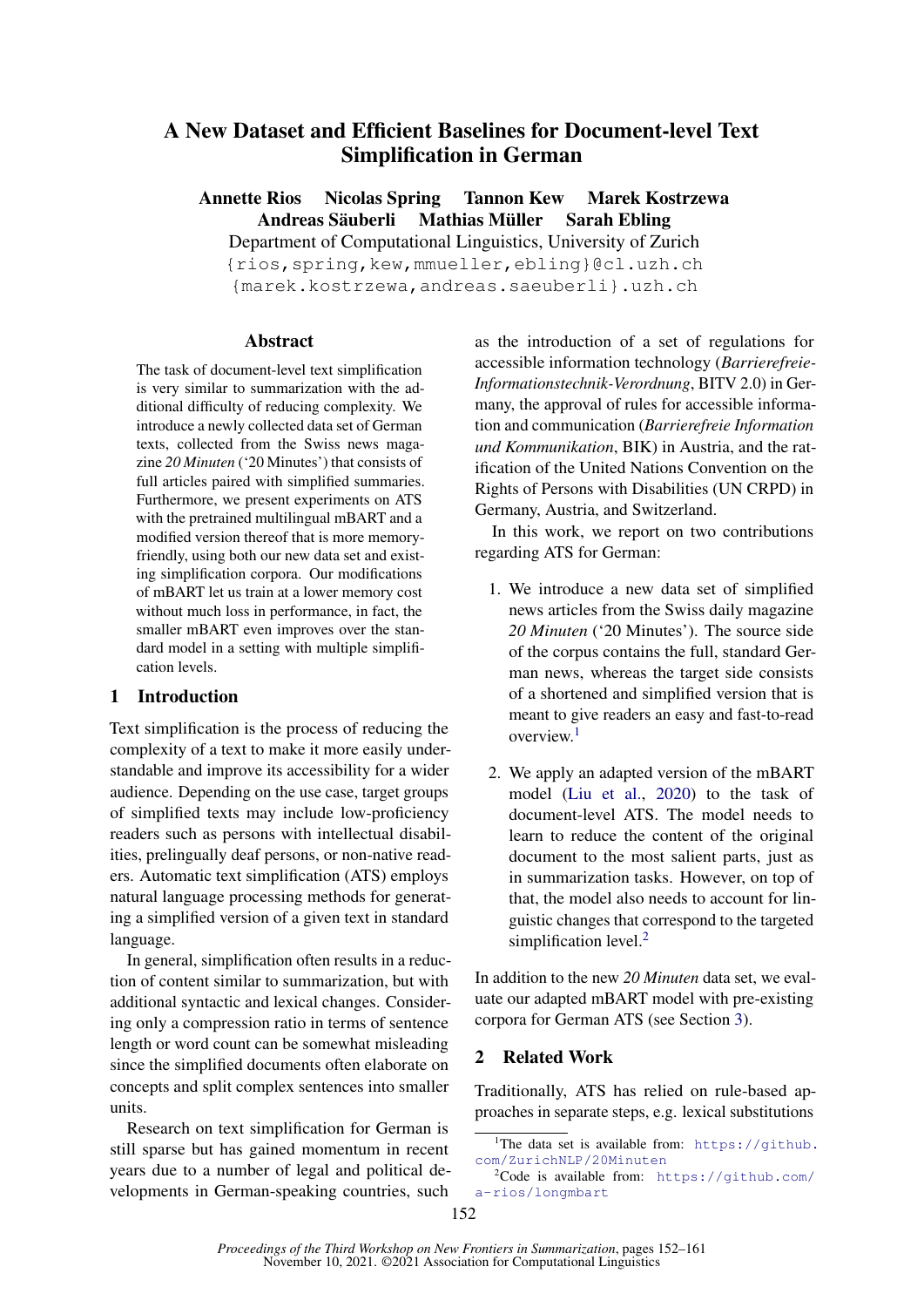followed by syntactic modifications. In the case of lexical simplification (i.e. the identification of difficult words and the substitution with simpler synonyms), most modern approaches include features based on semantics, context, and language models [\(Glavaš and Štajner,](#page-4-1) [2015;](#page-4-1) [Qiang et al.,](#page-5-0) [2020\)](#page-5-0). Syntactic simplification (the identification and simplification of difficult syntactic structures) is mostly done using manually written rules applied to a syntax tree [\(Siddharthan,](#page-5-1) [2006;](#page-5-1) [Scarton et al.,](#page-5-2) [2017\)](#page-5-2). Such systems are still among the most successful for languages with little simplification data such as Basque [\(Aranzabe et al.,](#page-4-2) [2012\)](#page-4-2), Bulgarian [\(Lozanova et al.,](#page-4-3) [2013\)](#page-4-3), or French [\(Brouwers et al.,](#page-4-4) [2014\)](#page-4-4).

For languages with enough parallel data (i.e. mainly English), data-driven approaches that rely on machine learning have emerged, where ATS is most often framed as a monolingual machine translation task. Statistical machine translation has been applied to learn complex-simple phrase correspondences from parallel sentence-aligned corpora [\(Wubben et al.,](#page-5-3) [2012\)](#page-5-3), sometimes in conjunction with rule-based simplification [\(Narayan and Gar](#page-4-5)[dent,](#page-4-5) [2014\)](#page-4-5) or via integration of syntactic information through syntax-based SMT [\(Xu et al.,](#page-5-4) [2016a\)](#page-5-4).

More recently, neural machine translation (NMT) has been used to train models to directly map complex to simple sentences. Supervised learning with recurrent or transformer architectures dominate current state-of-the-art research, some with additional simplification-specific adaptations such as lexical constraints, rule-based preprocessing, or parametrization mechanisms [\(Ni](#page-4-6)[sioi et al.,](#page-4-6) [2017;](#page-4-6) [Zhang and Lapata,](#page-5-5) [2017;](#page-5-5) [Sulem](#page-5-6) [et al.,](#page-5-6) [2018;](#page-5-6) [Mallinson and Lapata,](#page-4-7) [2019;](#page-4-7) [Kriz et al.,](#page-4-8) [2019;](#page-4-8) [Martin et al.,](#page-4-9) [2020a\)](#page-4-9). Some unsupervised or semi-supervised neural models, which reduce the need for parallel data, have reached similar performances [\(Surya et al.,](#page-5-7) [2019;](#page-5-7) [Kumar et al.,](#page-4-10) [2020;](#page-4-10) [Zhao et al.,](#page-5-8) [2020;](#page-5-8) [Martin et al.,](#page-4-11) [2020b\)](#page-4-11). Finally, experiments with multi-task learning have shown promising results [\(Guo et al.,](#page-4-12) [2018;](#page-4-12) [Dmitrieva and](#page-4-13) [Tiedemann,](#page-4-13) [2021\)](#page-4-13), with the possibility of zero-shot translations for languages without any parallel data [\(Mallinson et al.,](#page-4-14) [2020\)](#page-4-14). These approaches represent the current state of the art, but are largely limited to English [\(Al-Thanyyan and Azmi,](#page-4-15) [2021\)](#page-4-15) due to a lack of training data in other languages. Initial experiments with German are ongoing [\(Bat](#page-4-16)[tisti et al.,](#page-4-16) [2020\)](#page-4-16).

When simplifying text, operations often occur across sentence borders, affecting the structure of a text as a whole. This complicates the use of sentence alignment and limits the effectiveness of sentence-level simplification models. Initial experiments exist that use document-level data to avoid these problems [\(Zhong et al.,](#page-5-9) [2020;](#page-5-9) [Dmitrieva and](#page-4-13) [Tiedemann,](#page-4-13) [2021\)](#page-4-13).

In this paper, we treat text simplification as a document-level task similar to summarization: the model needs to identify the most relevant information from the original text and generate a condensed version thereof. On top of that, the model should ideally learn to modify syntactic structures (e.g. split long sentences) and replace complex words (e.g. compound nouns) with simpler alternatives.

## <span id="page-1-0"></span>3 Data

We introduce a new data set collected from the Swiss news magazine *20 Minuten* that consists of full articles paired with shortened, simplified summaries that serve as a quick "tl;dr" for the reader. In contrast to other data used in our work, this data set does not distinguish different simplification levels. The corpus contains a total of 18,305 articles published since 2020. For each article we collect the title, the lead, the full news text, and the summary. We also keep track of paragraph formatting, even though this information is not used in the models presented in this paper.

Additionally, we use a combination of two existing corpora for German ATS that explicitly label the difficulty level of the target documents according to the Common European Framework of Reference for Languages (CEFR) [\(Council of Europe,](#page-4-17) [2009\)](#page-4-17). For some documents, we have multiple lev-els of simplification available.<sup>[3](#page-1-1)</sup> The levels available to us are A1, A2 and B1 (from most simplified to close to standard German). The three corpora we use for our experiments have the following characteristics:

APA is an extended version of the Austrian Press Agency corpus described in [Säuberli et al.](#page-5-10) [\(2020\)](#page-5-10). This data set contains news articles professionally simplified to levels A2 and B1.

<span id="page-1-1"></span><sup>&</sup>lt;sup>3</sup>Note that our train/dev/test split is based on document IDs: if a document has multiple versions in different levels, we assign all of those to the same split, in order to avoid a scenario where we would train on a document de→A2 and then test on the same document with  $de \rightarrow B1$ , as this would give the model an unfair advantage.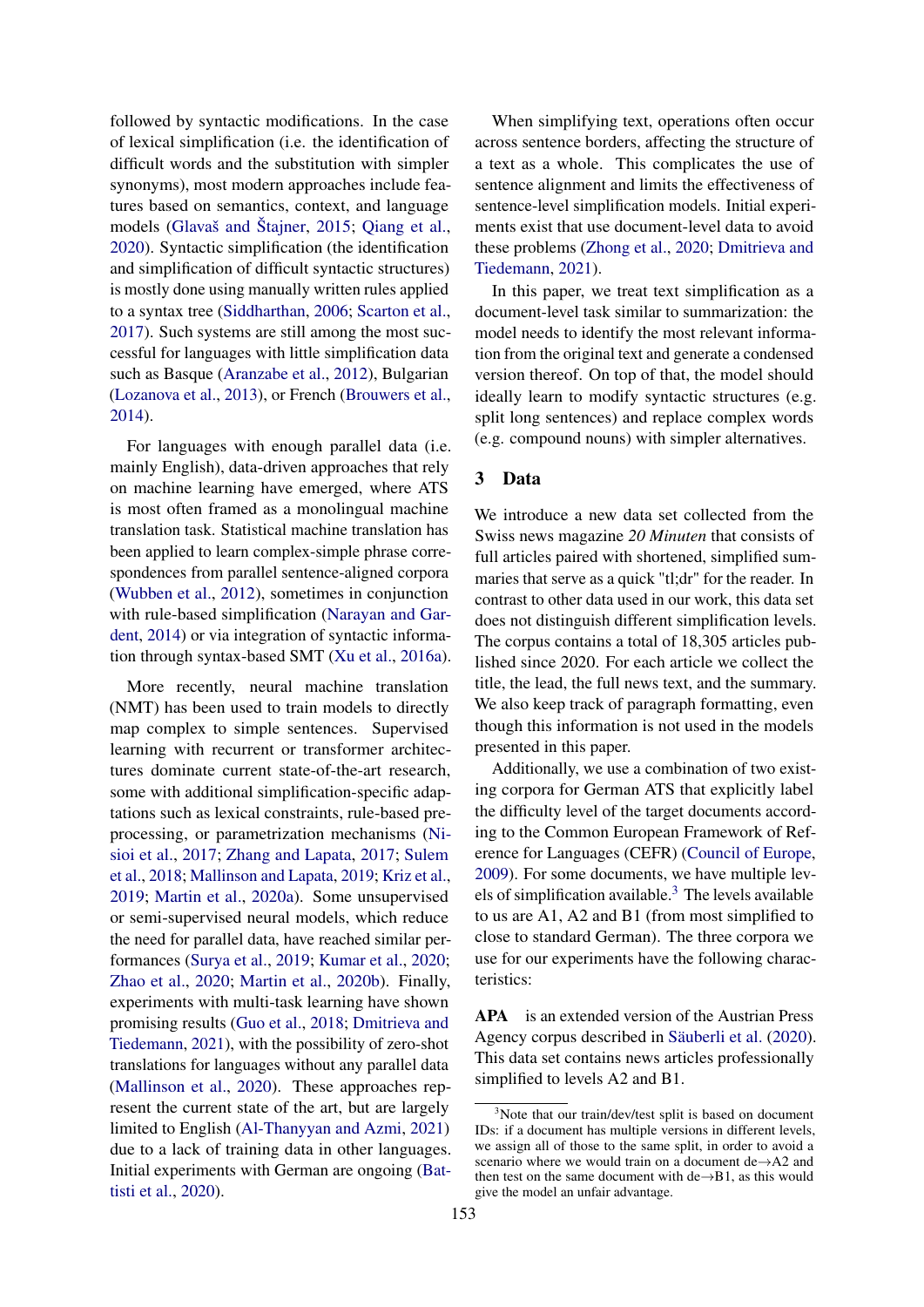20m is a newly collected corpus from the Swiss news portal *20 Minuten*. Similar to the APA data, these are news articles paired with condensed, simplified summaries. The target side in this corpus does not distinguish between simplification levels.

*capito* is a corpus of documents from *capito*, the largest provider of human simplification services for German. This data set covers a wide range of topics and domains, from official information (e.g. what to do in case of a suspected covid infection) to local news, technical guidelines and instruction manuals. The *capito* documents are much more varied than the other data sets, both in content and length. The simplified target texts in this corpus cover levels A1, A2 and B1.

For both the APA and the 20m data set, the compression ratio is comparable to summaries, as the simplified documents are generally much shorter than the original text. For the *capito* data, this is not always the case, at least in terms of word count; the simplified texts often elaborate on concepts or processes, which leads to a similar word count between the standard and the simplified documents. However, regarding content, the simplified texts usually do condense the original information to the most salient facts. For this reason, we argue that even on this data set, the task is very similar to summarization.

Table [1](#page-3-0) illustrates the size of the different data sets and compression ratios according to simplification levels. See Appendix [A.2](#page-6-0) for samples from all three data sets.

### 4 Model and Training

Initial experiments showed that fine-tuning the standard pretrained mBART model [\(Liu et al.,](#page-4-0) [2020\)](#page-4-0) from Huggingface [\(Wolf et al.,](#page-5-11) [2020\)](#page-5-11), performs relatively well with our data, however, training is very memory-intensive, requiring a 32GB GPU even with a small batch size. For this reason, we modify the original model to allow us to train on devices with less memory.<sup>[4](#page-2-0)</sup> Our modifications are based on the code for BART with Longformer attention by the Allen Institute for AI [\(Beltagy et al.,](#page-4-18) [2020\)](#page-4-18).<sup>[5](#page-2-1)</sup>

As in the BART model with Longformer attention, we swap the standard attention in the mBART encoder for Longformer's windowed attention.<sup>[6](#page-2-2)</sup> This allows for increasing the maximum input positions and avoids having to truncate long source documents to a predefined length. We use a maximum input length of 4096 to cover most of the documents in our data. The new positional embeddings are initialized with a copy of the original pretrained embeddings of size 1024, as described in [Beltagy et al.](#page-4-18) [\(2020\)](#page-4-18). The decoder remains unchanged with a maximum sequence length of 1024.

Furthermore, we reduce the original mBART vocabulary from 250k to 20k, keeping only those subwords and their embeddings that are most relevant for German.<sup>[7](#page-2-3)</sup> We apply the pretrained multilingual sentencepiece model to ∼4.5 million German sen-tences<sup>[8](#page-2-4)</sup> and use the most frequent 20k subwords to filter the original mBART vocabulary.

We then extend the special language tokens with tags for the different simplification levels (e.g. "de\_A1"). These are initialized with the pretrained embedding for the German language tag ("de\_DE") and updated during fine-tuning. And lastly, we add the option to train and translate mixed batches with multiple target language labels.

We train our models with early stopping according to rougeL on a held-out validation set. The models converge after training for 2 to 5 days, the exact configuration and hyperparameters can be found in Appendix [A.1.](#page-6-1) All models are trained on a single V100 GPU with the same accumulated batch size (60), but note that the standard mBART can only fit a batch size of 1 on the GPU, whereas our modified version can fit 4 samples in a batch and thus needs fewer accumulation steps.

#### 5 Results

The results in Table [2](#page-3-1) for the CEFR-labeled APA+capito data clearly show that with higher simplification levels, the task becomes harder: scores for both the standard mBART and our modified

<span id="page-2-0"></span><sup>&</sup>lt;sup>4</sup>All models in this paper are trained on 32GB V100 GPUs for comparability to the baseline standard mBART, but with our modifications, we can load and fine-tune mBART on smaller GPUs (tested on a single 12GB Titan X).

<span id="page-2-1"></span><sup>5</sup> https://github.com/allenai/longformer

<span id="page-2-2"></span> $6$ We use a more recent version of both pytorch lightning and huggingface libraries and therefore have to make some changes, not only to the Longformer code, but also to the mBART model in huggingface itself. All code will be released upon publication.

<span id="page-2-3"></span> $T$ The step of trimming the embedding matrix is the most effective in reducing the size of the model and allowing it to be fine-tuned on smaller devices.

<span id="page-2-4"></span><sup>8</sup> Parts of the Common Crawl corpus 2019, News Commentary v15, Europarl v10 (all available from [http://www.](http://www.statmt.org/wmt20/translation-task.html) [statmt.org/wmt20/translation-task.html](http://www.statmt.org/wmt20/translation-task.html)) and our own data, see Section [3.](#page-1-0)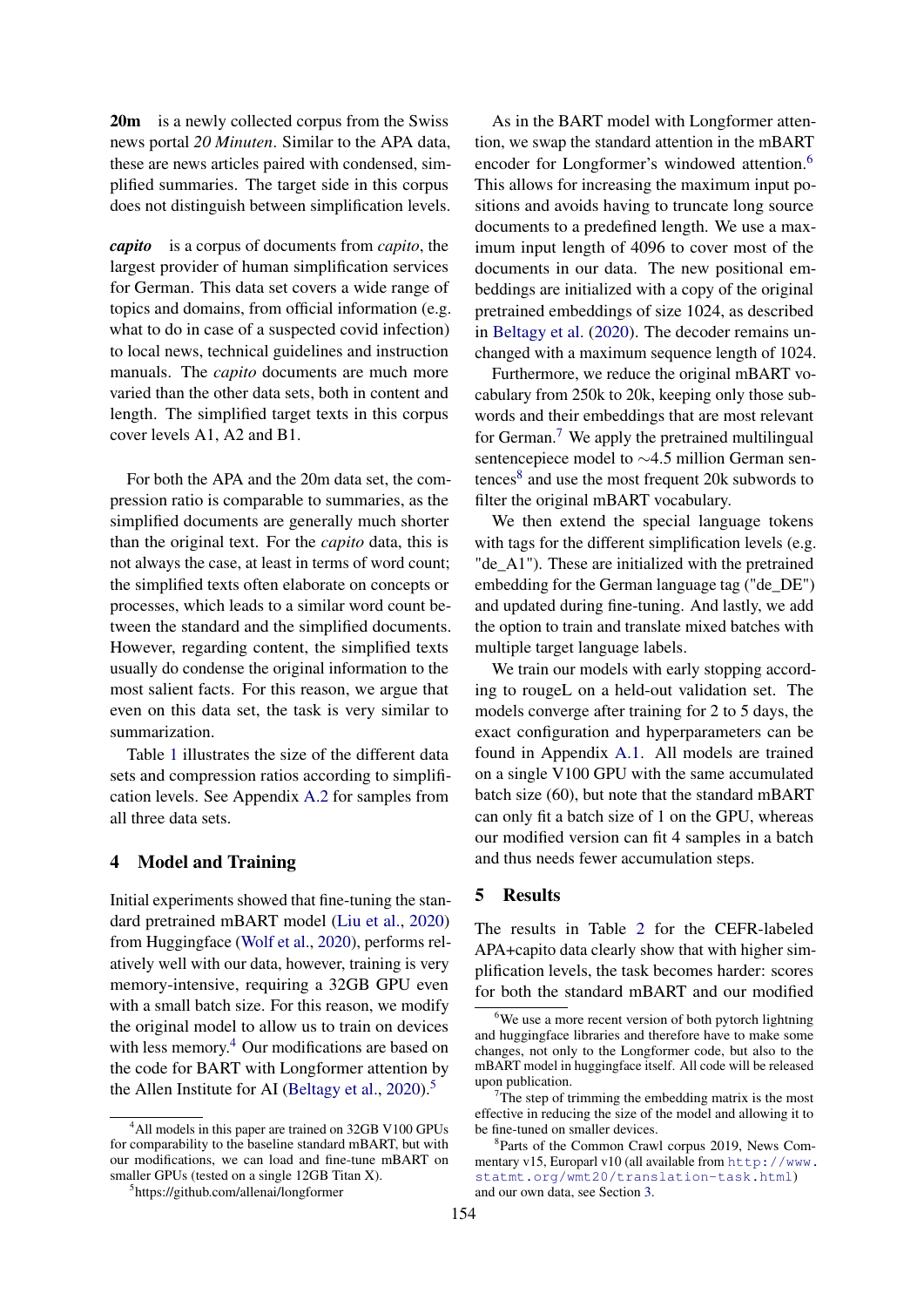<span id="page-3-0"></span>

|                | train  |      |                          | dev                                      |     |     | test |                          |                          | compression ratio |     |        |
|----------------|--------|------|--------------------------|------------------------------------------|-----|-----|------|--------------------------|--------------------------|-------------------|-----|--------|
|                | capito | APA  | 20m                      | capito APA 20m capito APA 20m capito APA |     |     |      |                          |                          |                   |     | 20m    |
| A1             | 652    |      |                          | 50                                       |     |     | 50   |                          | $\qquad \qquad -$        | 54%               |     |        |
| A <sub>2</sub> | 1708   | 2250 | $\overline{\phantom{0}}$ | 87                                       | 113 |     | 91   | 109                      | $\overline{\phantom{0}}$ | 97%               | 23% |        |
| B1             | 1074   | 2302 | $\equiv$                 | 56                                       | 144 |     | 65   | 135                      | $\overline{\phantom{0}}$ | 98%               | 25% |        |
| simple         |        |      | 17905                    |                                          |     | 200 |      | $\overline{\phantom{m}}$ | 200                      |                   |     | $11\%$ |

<span id="page-3-1"></span>Table 1: Number of documents with compression ratio. APA and *capito* use simplification levels A2/B1 and A1/A2/B1, respectively. 20m does not distinguish between simplification levels (labeled as 'simple'). See Appendix [A.2](#page-6-0) for examples.

|             |               | APA+capito     |        |        |  |
|-------------|---------------|----------------|--------|--------|--|
|             | $\mathsf{A}1$ | A <sub>2</sub> | B1     | simple |  |
|             |               | rougeL         |        |        |  |
| mBART       | 21.68         | 24.27          | -28.46 | 21.62  |  |
| small mBART | 26.05         | 26.22          | 29.40  | 19.96  |  |
|             | SARI          |                |        |        |  |
| mBART       | 30.85         | 32.42          | 32.88  | 33.29  |  |
| small mBART | 32.35         | 32.90          | 32.87  | 33.29  |  |
|             |               | BLEU           |        |        |  |
| mBART       | 6.31          | 8.91           | 13.15  | 7.47   |  |
| small mBART | 8.25          | 10.02          | 14.40  | 6.29   |  |

Table 2: Results of automatic simplification with fine-tuned standard mBART and our modified, smaller version with longformer attention (small mBART). Since standard mBART does not have labels for simplification levels, target language is set to 'de\_DE' for fine-tuning and evaluation. Decoding for all models is done with beam size=6.

version ('small mBART') generally decrease with increasing distance to standard German.<sup>[9](#page-3-2)</sup> The mBART modifications to reduce memory-usage come at a small loss in performance according to rougeL and BLEU on the 20m data set. However, this smaller model with the additional language level tags outperfoms standard mBART on the APA+capito data set. Overall, the 20m articles are harder to simplify, since the compression ratio is relatively high (11%, see Table [1\)](#page-3-0).

### 6 Conclusions

In this paper, we have introduced a data set of simplified news articles from the Swiss magazine *20 Minuten*, aligned on document level. The task of document-level simplification resembles that of summarization, as models need to identify the salient parts and produce a condensed version of the original text. For simplification, models should also learn to simplify syntactic structures and lexical items.

Experiments based on fine-tuning the pretrained

mBART model from huggingface show that the model can learn to produce not just condensed, but also simpler output. Our added modifications make mBART fine-tuning significantly more memoryfriendly. Since the new 20m data set does not distinguish between simplification levels, we use an existing data set annotated with CEFR levels [\(Säuberli et al.,](#page-5-10) [2020\)](#page-5-10) to evaluate our models according to specific simplification levels. Results show that our modified mBART, while using considerably less memory, can simplify documents without much loss in performance on the 20m data and even improves over standard mBART on documents labeled with CEFR tags.

In future work, we will conduct ablation studies to measure the effect of our modifications individually, specifically, seeing whether using windowed attention to give the model access to the full source document instead of a clipped version is beneficial. Lastly, automatic evaluation with metrics such as rougeL, BLEU, and SARI do not provide sufficient insights. To get more accurate feedback and better understand issues specific to simplification, we plan to conduct an evaluation with professional translators.

<span id="page-3-2"></span> $9^9$ Apart from BLEU and rougeL, we evaluate with SARI [\(Xu et al.,](#page-5-12) [2016b\)](#page-5-12), a metric introduced specifically for ATS.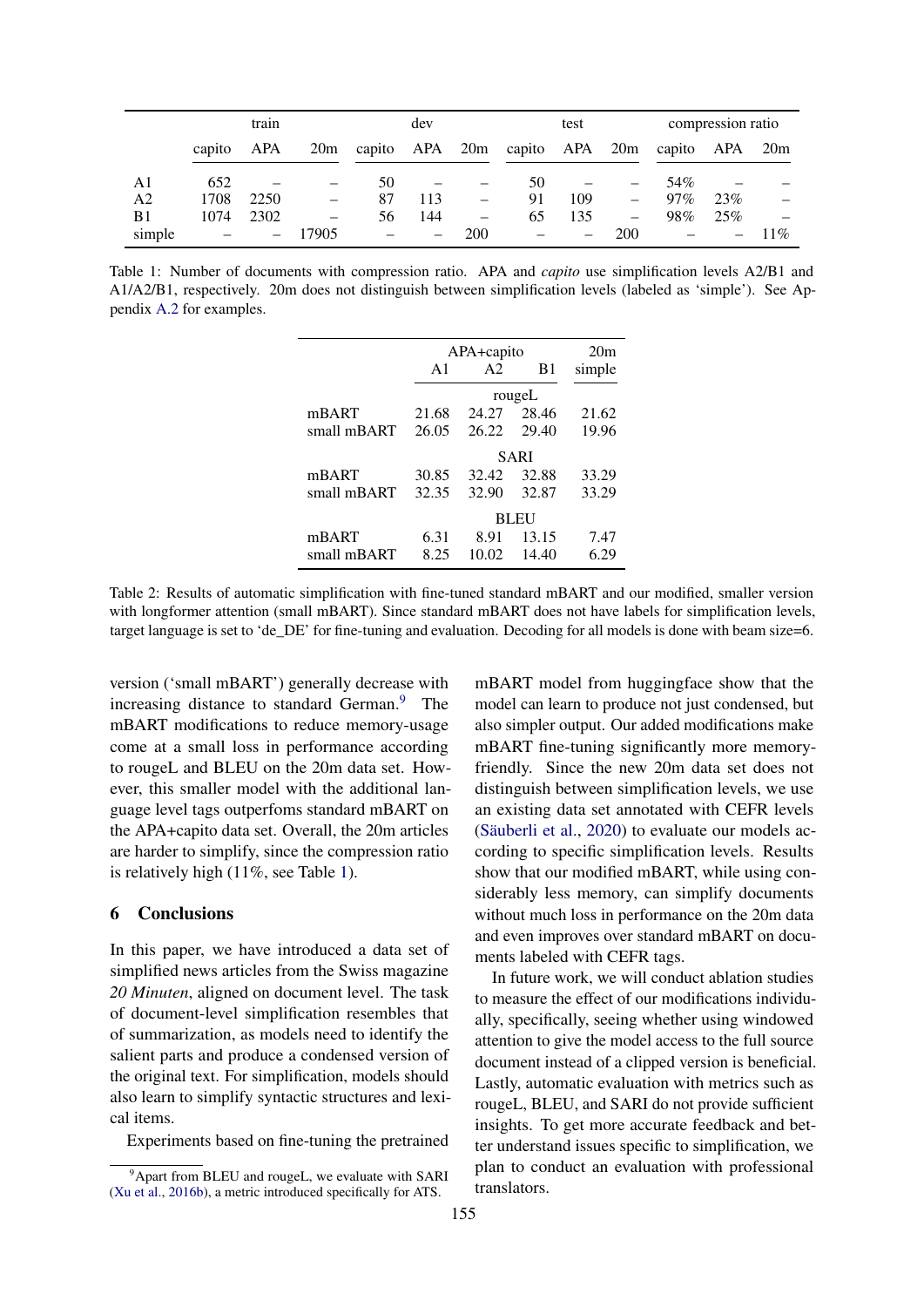### References

- <span id="page-4-15"></span>Suha S Al-Thanyyan and Aqil M Azmi. 2021. Automated text simplification: A survey. *ACM Computing Surveys (CSUR)*, 54(2):1–36.
- <span id="page-4-2"></span>Marıa Jesús Aranzabe, Arantza Dıaz De Ilarraza, and Itziar Gonzalez-Dios. 2012. First approach to automatic text simplification in basque. In *Proceedings of the Natural Language Processing for Improving Textual Accessibility (NLP4ITA) workshop (LREC 2012)*, pages 1–8, Istanbul, Turkey.
- <span id="page-4-16"></span>Alessia Battisti, Dominik Pfütze, Andreas Säuberli, Marek Kostrzewa, and Sarah Ebling. 2020. [A cor](https://aclanthology.org/2020.lrec-1.404)[pus for automatic readability assessment and text](https://aclanthology.org/2020.lrec-1.404) [simplification of German.](https://aclanthology.org/2020.lrec-1.404) In *Proceedings of the 12th Language Resources and Evaluation Conference*, pages 3302–3311, Marseille, France. European Language Resources Association.
- <span id="page-4-18"></span>Iz Beltagy, Matthew E. Peters, and Arman Cohan. 2020. Longformer: The long-document transformer. *arXiv:2004.05150*.
- <span id="page-4-4"></span>Laetitia Brouwers, Delphine Bernhard, Anne-Laure Ligozat, and Thomas François. 2014. [Syntactic sen](https://doi.org/10.3115/v1/W14-1206)[tence simplification for French.](https://doi.org/10.3115/v1/W14-1206) In *Proceedings of the 3rd Workshop on Predicting and Improving Text Readability for Target Reader Populations (PITR)*, pages 47–56, Gothenburg, Sweden. Association for Computational Linguistics.
- <span id="page-4-17"></span>Council of Europe. 2009. *Common European Framework of Reference for Languages: Learning, teaching, assessment*. Cambridge University Press, Cambridge.
- <span id="page-4-13"></span>Anna Dmitrieva and Jörg Tiedemann. 2021. A multitask learning approach to text simplification. *Recent Trends in Analysis of Images, Social Networks and Texts*, 1357:78.
- <span id="page-4-1"></span>Goran Glavaš and Sanja Štajner. 2015. [Simplifying](https://doi.org/10.3115/v1/P15-2011) [lexical simplification: Do we need simplified cor](https://doi.org/10.3115/v1/P15-2011)[pora?](https://doi.org/10.3115/v1/P15-2011) In *Proceedings of the 53rd Annual Meeting of the Association for Computational Linguistics and the 7th International Joint Conference on Natural Language Processing (Volume 2: Short Papers)*, pages 63–68, Beijing, China. Association for Computational Linguistics.
- <span id="page-4-12"></span>Han Guo, Ramakanth Pasunuru, and Mohit Bansal. 2018. [Dynamic multi-level multi-task learning for](https://aclanthology.org/C18-1039) [sentence simplification.](https://aclanthology.org/C18-1039) In *Proceedings of the 27th International Conference on Computational Linguistics*, pages 462–476, Santa Fe, New Mexico, USA. Association for Computational Linguistics.
- <span id="page-4-8"></span>Reno Kriz, João Sedoc, Marianna Apidianaki, Carolina Zheng, Gaurav Kumar, Eleni Miltsakaki, and Chris Callison-Burch. 2019. [Complexity-weighted](https://doi.org/10.18653/v1/N19-1317) [loss and diverse reranking for sentence simplifica](https://doi.org/10.18653/v1/N19-1317)[tion.](https://doi.org/10.18653/v1/N19-1317) In *Proceedings of the 2019 Conference of the North American Chapter of the Association for*

*Computational Linguistics: Human Language Technologies, Volume 1 (Long and Short Papers)*, pages 3137–3147, Minneapolis, Minnesota. Association for Computational Linguistics.

- <span id="page-4-10"></span>Dhruv Kumar, Lili Mou, Lukasz Golab, and Olga Vechtomova. 2020. [Iterative edit-based unsupervised sen](https://doi.org/10.18653/v1/2020.acl-main.707)[tence simplification.](https://doi.org/10.18653/v1/2020.acl-main.707) In *Proceedings of the 58th Annual Meeting of the Association for Computational Linguistics*, pages 7918–7928, Online. Association for Computational Linguistics.
- <span id="page-4-0"></span>Yinhan Liu, Jiatao Gu, Naman Goyal, Xian Li, Sergey Edunov, Marjan Ghazvininejad, Mike Lewis, and Luke Zettlemoyer. 2020. [Multilingual denoising](https://transacl.org/ojs/index.php/tacl/article/view/2107) [pre-training for neural machine translation.](https://transacl.org/ojs/index.php/tacl/article/view/2107) *Transactions of the Association for Computational Linguistics*, 8(0):726–742.
- <span id="page-4-3"></span>Slavina Lozanova, Ivelina Stoyanova, Svetlozara Leseva, Svetla Koeva, and Boian Savtchev. 2013. [Text](https://aclanthology.org/W13-2905) [modification for Bulgarian Sign Language users.](https://aclanthology.org/W13-2905) In *Proceedings of the Second Workshop on Predicting and Improving Text Readability for Target Reader Populations*, pages 39–48, Sofia, Bulgaria. Association for Computational Linguistics.
- <span id="page-4-7"></span>Jonathan Mallinson and Mirella Lapata. 2019. Controllable sentence simplification: Employing syntactic and lexical constraints.  $arXiv$  preprint tactic and lexical constraints. *arXiv:1910.04387*.
- <span id="page-4-14"></span>Jonathan Mallinson, Rico Sennrich, and Mirella Lapata. 2020. [Zero-shot crosslingual sentence simplifi](https://doi.org/10.18653/v1/2020.emnlp-main.415)[cation.](https://doi.org/10.18653/v1/2020.emnlp-main.415) In *Proceedings of the 2020 Conference on Empirical Methods in Natural Language Processing (EMNLP)*, pages 5109–5126, Online. Association for Computational Linguistics.
- <span id="page-4-9"></span>Louis Martin, Éric de la Clergerie, Benoît Sagot, and Antoine Bordes. 2020a. [Controllable sentence sim](https://aclanthology.org/2020.lrec-1.577)[plification.](https://aclanthology.org/2020.lrec-1.577) In *Proceedings of the 12th Language Resources and Evaluation Conference*, pages 4689– 4698, Marseille, France. European Language Resources Association.
- <span id="page-4-11"></span>Louis Martin, Angela Fan, Éric de la Clergerie, Antoine Bordes, and Benoît Sagot. 2020b. MUSS: Multilingual unsupervised sentence simplification by mining paraphrases. *arXiv preprint arXiv:2005.00352*.
- <span id="page-4-5"></span>Shashi Narayan and Claire Gardent. 2014. [Hybrid sim](https://doi.org/10.3115/v1/P14-1041)[plification using deep semantics and machine trans](https://doi.org/10.3115/v1/P14-1041)[lation.](https://doi.org/10.3115/v1/P14-1041) In *Proceedings of the 52nd Annual Meeting of the Association for Computational Linguistics (Volume 1: Long Papers)*, pages 435–445, Baltimore, Maryland. Association for Computational Linguistics.
- <span id="page-4-6"></span>Sergiu Nisioi, Sanja Štajner, Simone Paolo Ponzetto, and Liviu P. Dinu. 2017. [Exploring neural text sim](https://doi.org/10.18653/v1/P17-2014)[plification models.](https://doi.org/10.18653/v1/P17-2014) In *Proceedings of the 55th Annual Meeting of the Association for Computational Linguistics (Volume 2: Short Papers)*, pages 85–91,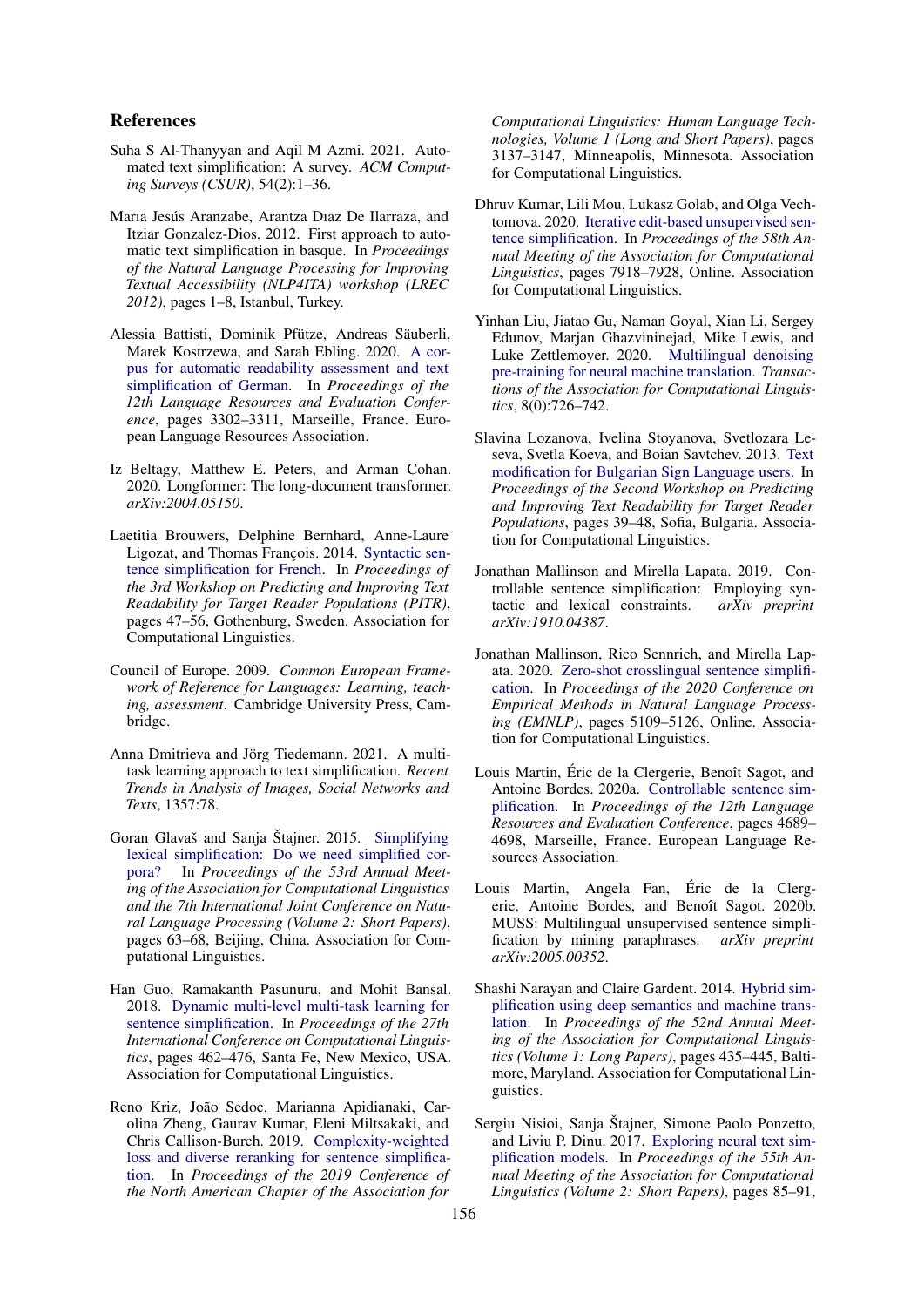Vancouver, Canada. Association for Computational Linguistics.

- <span id="page-5-0"></span>Jipeng Qiang, Yun Li, Yi Zhu, Yunhao Yuan, and Xindong Wu. 2020. Lexical simplification with pretrained encoders. In *Proceedings of the Thirty-Fourth AAAI Conference on Artificial Intelligence*, volume 34, pages 8649–8656. Association for the Advancement of Artificial Intelligence.
- <span id="page-5-10"></span>Andreas Säuberli, Sarah Ebling, and Martin Volk. 2020. [Benchmarking data-driven automatic text simplifica](https://www.aclweb.org/anthology/2020.readi-1.7)[tion for German.](https://www.aclweb.org/anthology/2020.readi-1.7) In *Proceedings of the 1st Workshop on Tools and Resources to Empower People with REAding DIfficulties (READI)*, pages 41–48, Marseille, France. European Language Resources Association.
- <span id="page-5-2"></span>Carolina Scarton, Alessio Palmero Aprosio, Sara Tonelli, Tamara Martín Wanton, and Lucia Specia. 2017. [MUSST: A multilingual syntactic simplifica](https://aclanthology.org/I17-3007)[tion tool.](https://aclanthology.org/I17-3007) In *Proceedings of the IJCNLP 2017, System Demonstrations*, pages 25–28, Tapei, Taiwan. Association for Computational Linguistics.
- <span id="page-5-1"></span>Advaith Siddharthan. 2006. Syntactic simplification and text cohesion. *Research on Language and Computation*, 4(1):77–109.
- <span id="page-5-6"></span>Elior Sulem, Omri Abend, and Ari Rappoport. 2018. [Simple and effective text simplification using se](https://doi.org/10.18653/v1/P18-1016)[mantic and neural methods.](https://doi.org/10.18653/v1/P18-1016) In *Proceedings of the 56th Annual Meeting of the Association for Computational Linguistics (Volume 1: Long Papers)*, pages 162–173, Melbourne, Australia. Association for Computational Linguistics.
- <span id="page-5-7"></span>Sai Surya, Abhijit Mishra, Anirban Laha, Parag Jain, and Karthik Sankaranarayanan. 2019. [Unsupervised](https://doi.org/10.18653/v1/P19-1198) [neural text simplification.](https://doi.org/10.18653/v1/P19-1198) In *Proceedings of the 57th Annual Meeting of the Association for Computational Linguistics*, pages 2058–2068, Florence, Italy. Association for Computational Linguistics.
- <span id="page-5-11"></span>Thomas Wolf, Lysandre Debut, Victor Sanh, Julien Chaumond, Clement Delangue, Anthony Moi, Pierric Cistac, Tim Rault, Rémi Louf, Morgan Funtowicz, Joe Davison, Sam Shleifer, Patrick von Platen, Clara Ma, Yacine Jernite, Julien Plu, Canwen Xu, Teven Le Scao, Sylvain Gugger, Mariama Drame, Quentin Lhoest, and Alexander M. Rush. 2020. [Transformers: State-of-the-art natural language pro](https://www.aclweb.org/anthology/2020.emnlp-demos.6)[cessing.](https://www.aclweb.org/anthology/2020.emnlp-demos.6) In *Proceedings of the 2020 Conference on Empirical Methods in Natural Language Processing: System Demonstrations*, pages 38–45, Online. Association for Computational Linguistics.
- <span id="page-5-3"></span>Sander Wubben, Antal van den Bosch, and Emiel Krahmer. 2012. [Sentence simplification by monolingual](https://aclanthology.org/P12-1107) [machine translation.](https://aclanthology.org/P12-1107) In *Proceedings of the 50th Annual Meeting of the Association for Computational Linguistics (Volume 1: Long Papers)*, pages 1015– 1024, Jeju Island, Korea. Association for Computational Linguistics.
- <span id="page-5-4"></span>Wei Xu, Courtney Napoles, Ellie Pavlick, Quanze Chen, and Chris Callison-Burch. 2016a. [Optimizing](https://doi.org/10.1162/tacl_a_00107) [statistical machine translation for text simplification.](https://doi.org/10.1162/tacl_a_00107) *Transactions of the Association for Computational Linguistics*, 4:401–415.
- <span id="page-5-12"></span>Wei Xu, Courtney Napoles, Ellie Pavlick, Quanze Chen, and Chris Callison-Burch. 2016b. Optimizing Statistical Machine Translation for Text Simplification. *Transactions of the Association for Computational Linguistics*, 4(401–415).
- <span id="page-5-5"></span>Xingxing Zhang and Mirella Lapata. 2017. [Sentence](https://doi.org/10.18653/v1/D17-1062) [simplification with deep reinforcement learning.](https://doi.org/10.18653/v1/D17-1062) In *Proceedings of the 2017 Conference on Empirical Methods in Natural Language Processing*, pages 584–594, Copenhagen, Denmark. Association for Computational Linguistics.
- <span id="page-5-8"></span>Xu Zhao, Zihao Wang, Hao Wu, and Yong Zhang. 2020. [Semi-supervised bilingual lexicon induction](https://doi.org/10.18653/v1/2020.emnlp-main.238) [with two-way interaction.](https://doi.org/10.18653/v1/2020.emnlp-main.238) In *Proceedings of the 2020 Conference on Empirical Methods in Natural Language Processing (EMNLP)*, pages 2973–2984, Online. Association for Computational Linguistics.
- <span id="page-5-9"></span>Yang Zhong, Chao Jiang, Wei Xu, and Junyi Jessy Li. 2020. Discourse level factors for sentence deletion in text simplification. In *Proceedings of the Thirty-Fourth AAAI Conference on Artificial Intelligence*, volume 34, pages 9709–9716. Association for the Advancement of Artificial Intelligence.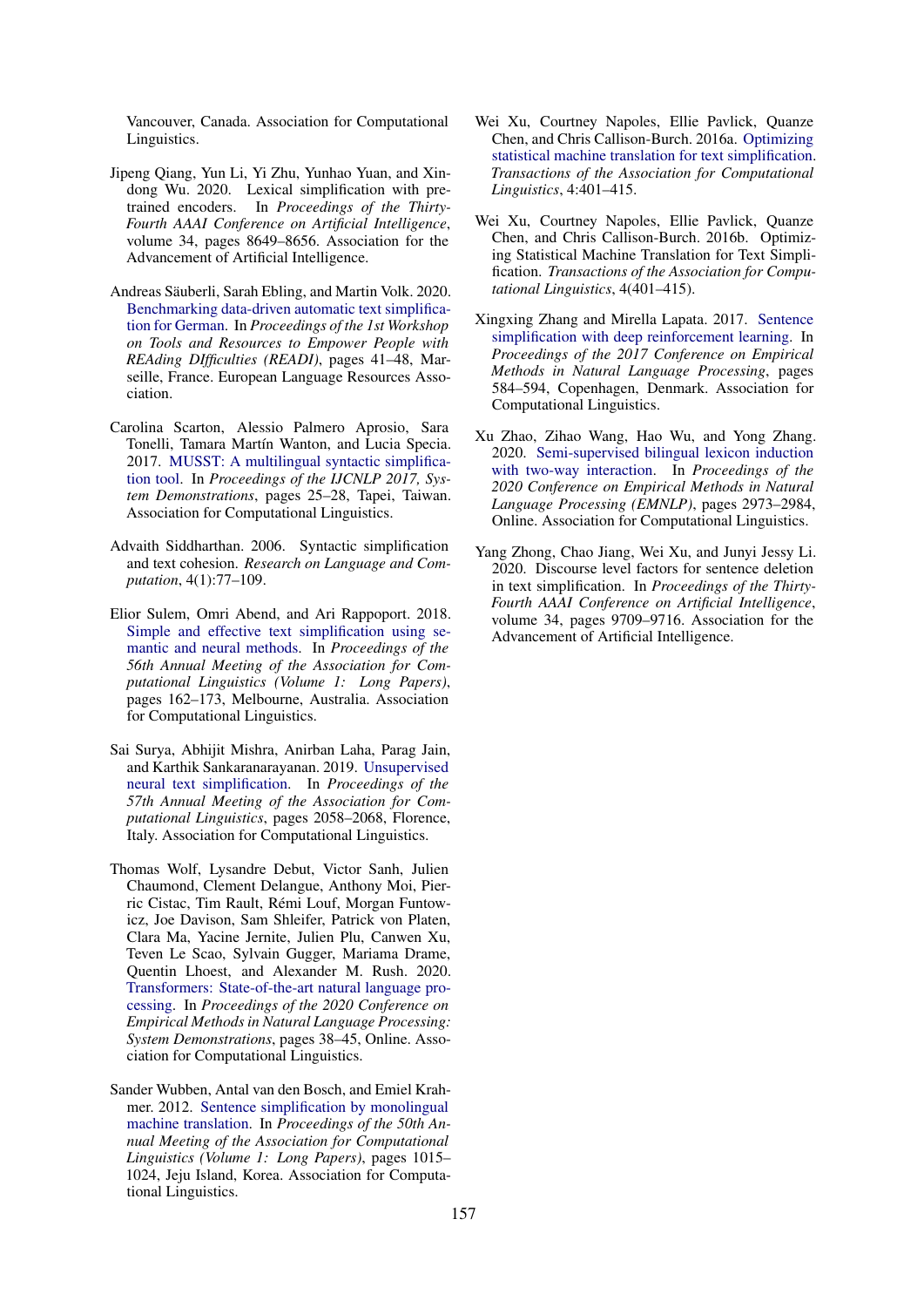# <span id="page-6-1"></span>A.1 Model Configurations

|                         | standard mBART  | small mBART     |
|-------------------------|-----------------|-----------------|
| max output length       | 1024            | 1024            |
| max input length        | 1024            | 4096            |
| batch size              | 1               | 4               |
| gradient accumulation   | 60              | 15              |
| gpus                    |                 | 1               |
| seed                    | 222             | 222             |
| attention dropout       | 0.1             | 0.1             |
| dropout                 | 0.3             | 0.3             |
| attention mode          |                 | sliding chunks  |
| attention window size   |                 | 512             |
| label smoothing         | 0.2             | 0.2             |
| learning rate           | 0.00003         | 0.00003         |
| early stopping metric   | rougeL          | rougeL          |
| patience                | 10              | 10              |
| min delta               | 0.0005          | 0.0005          |
| learning rate scheduler | ReduceOnPlateau | ReduceOnPlateau |
| Ir reduce patience      | 8               | 8               |
| Ir reduce factor        | 0.5             | 0.5             |
| vocabulary size         | 250k            | 20k             |

Table 3: Training configurations for standard mBART fine-tuning and modified version. Differences highlighted in bold.

# <span id="page-6-0"></span>A.2 Examples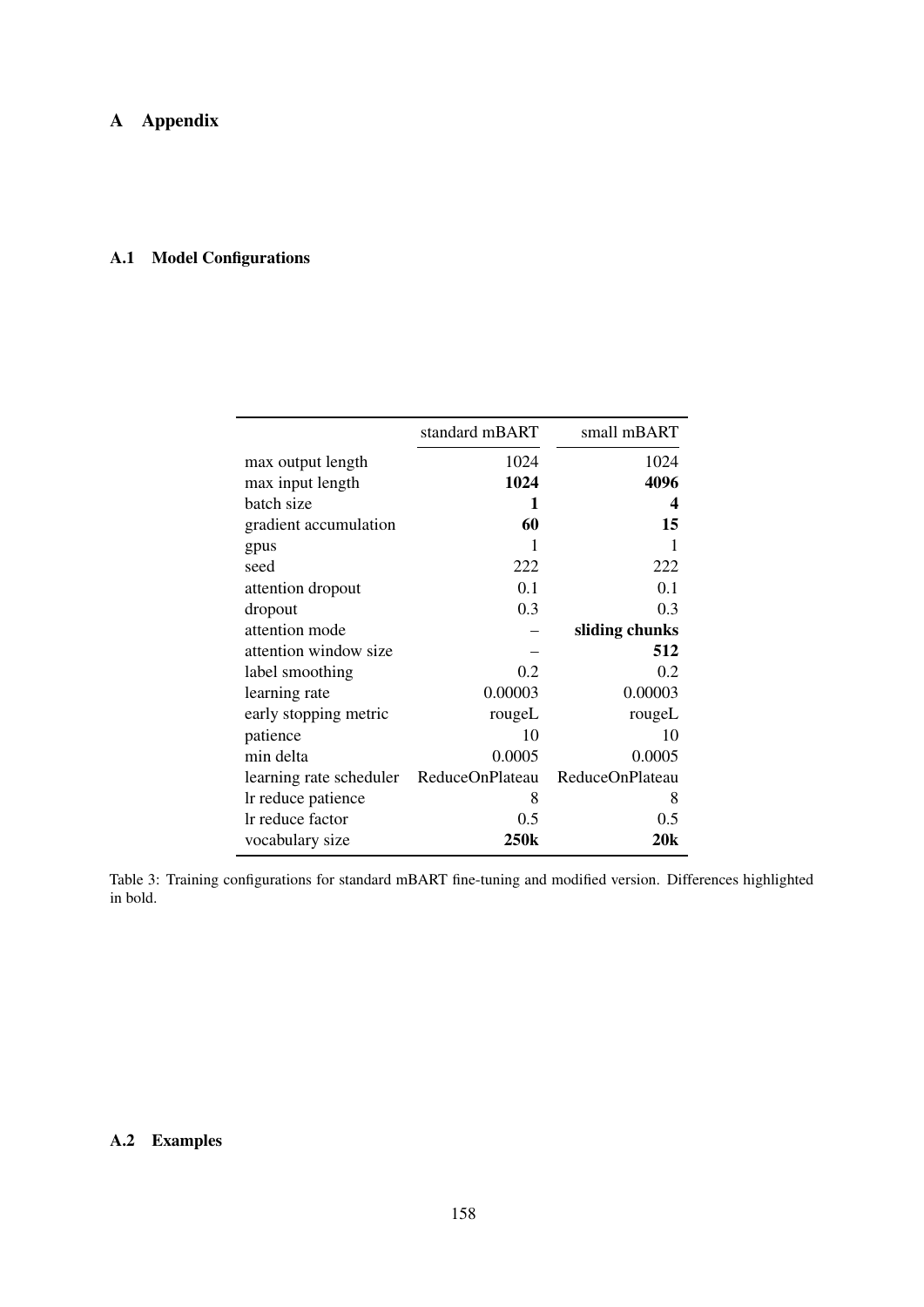| Original (standard German)                                                                                                                                                                                                                                                                                                                                                                                                                                                                                                                                                                                                             | English                                                                                                                                                                                                                                                                                                                                                                                                                                                                                                                                                                                 |
|----------------------------------------------------------------------------------------------------------------------------------------------------------------------------------------------------------------------------------------------------------------------------------------------------------------------------------------------------------------------------------------------------------------------------------------------------------------------------------------------------------------------------------------------------------------------------------------------------------------------------------------|-----------------------------------------------------------------------------------------------------------------------------------------------------------------------------------------------------------------------------------------------------------------------------------------------------------------------------------------------------------------------------------------------------------------------------------------------------------------------------------------------------------------------------------------------------------------------------------------|
| Bestätigung über die Durchführung der Erstunterweisung<br>Ich habe die Erstunterweisung gemäß § 14 ASchG für neue<br>MitarbeiterInnen erhalten.<br>Mit meiner Unterschrift auf diesem Blatt bestätige ich, dass ich<br>die Information über:<br>atempo und Arbeitssicherheit<br>Gefahren durch Elektrizität<br>Benützung von Leitern<br>Unfälle und Erste Hilfe<br>Wichtige Personen und Telefonnummern<br>gelesen und verstanden habe.                                                                                                                                                                                                | Confirmation that the initial instruction has been carried out<br>I have received the initial instruction in accordance with § 14<br>ASchG for new employees.<br>With my signature on this sheet, I confirm that I have received<br>and read information about:<br>atempo and occupational safety<br>dangers due to electricity<br>use of ladders<br>accidents and first aid<br>important people and telephone numbers                                                                                                                                                                  |
| A2 German                                                                                                                                                                                                                                                                                                                                                                                                                                                                                                                                                                                                                              | English                                                                                                                                                                                                                                                                                                                                                                                                                                                                                                                                                                                 |
| Bestätigung: Ich habe die wichtigen Informationen bekommen<br>Sie müssen wichtige Informationen bekommen, wenn Sie in<br>einer Firma anfangen.<br>Wenn Sie unterschreiben, heißt das: Sie haben die wichtigen<br>Informationen gelesen und verstanden.<br>Sie haben wichtige Informationen zu diesen Themen bekommen:<br>Wie arbeite ich sicher?<br>Wie kann ich ein Feuer vermeiden?<br>Was muss ich tun, wenn es brennt?<br>Warum kann Strom gefährlich sein?<br>Wie muss ich eine Leiter benutzen?<br>Was muss ich tun, wenn sich jemand verletzt?<br>Wer sind wichtige Personen bei atempo?<br>Wo stehen wichtige Telefon-Nummern? | Confirmation: I have received the important information<br>You should receive important information when you start in a<br>company.<br>Your signature means: you have read and understood the impor-<br>tant information.<br>You have received important information on these topics:<br>How do I work safely?<br>How can I avoid a fire?<br>What should I do if there is a fire?<br>Why can electricity be dangerous?<br>How do I use a ladder?<br>What should I do if someone is injured?<br>Who are the important people at atempo?<br>Where can I find the important phone numbers? |
| A1 German                                                                                                                                                                                                                                                                                                                                                                                                                                                                                                                                                                                                                              | English                                                                                                                                                                                                                                                                                                                                                                                                                                                                                                                                                                                 |
| Wichtige Informationen<br>Sie sind neu bei atempo.<br>Wir müssen Ihnen wichtige Informationen geben.<br>Wie arbeite ich sicher?<br>Es brennt.<br>Warum ist Strom gefährlich?<br>Wie muss ich eine Leiter verwenden?<br>Eine Person hat sich weh getan.<br>Wer sind wichtige Personen bei atempo?<br>Wo stehen wichtige Telefon-Nummern?<br>Haben Sie diese Informationen bekommen?<br>Haben Sie diese Informationen verstanden?<br>Dann unterschreiben Sie bitte diesen Zettel.                                                                                                                                                        | <b>Important Information</b><br>You are new at atempo.<br>We have important information to give you.<br>How do I work safely?<br>There is a fire.<br>Why is electricity dangerous?<br>How do I use a ladder?<br>Someone is injured.<br>Who are the important people at atempo?<br>Where can I find the important phone numbers?<br>Did you receive this information?<br>Did you understand this information?<br>Then please sign this piece of paper.                                                                                                                                   |

Table 4: *capito* simplification example for levels A2 and A1 with elaborations. Document length for *capito* varies considerably, from documents with one sentence to documents with several thousand sentences.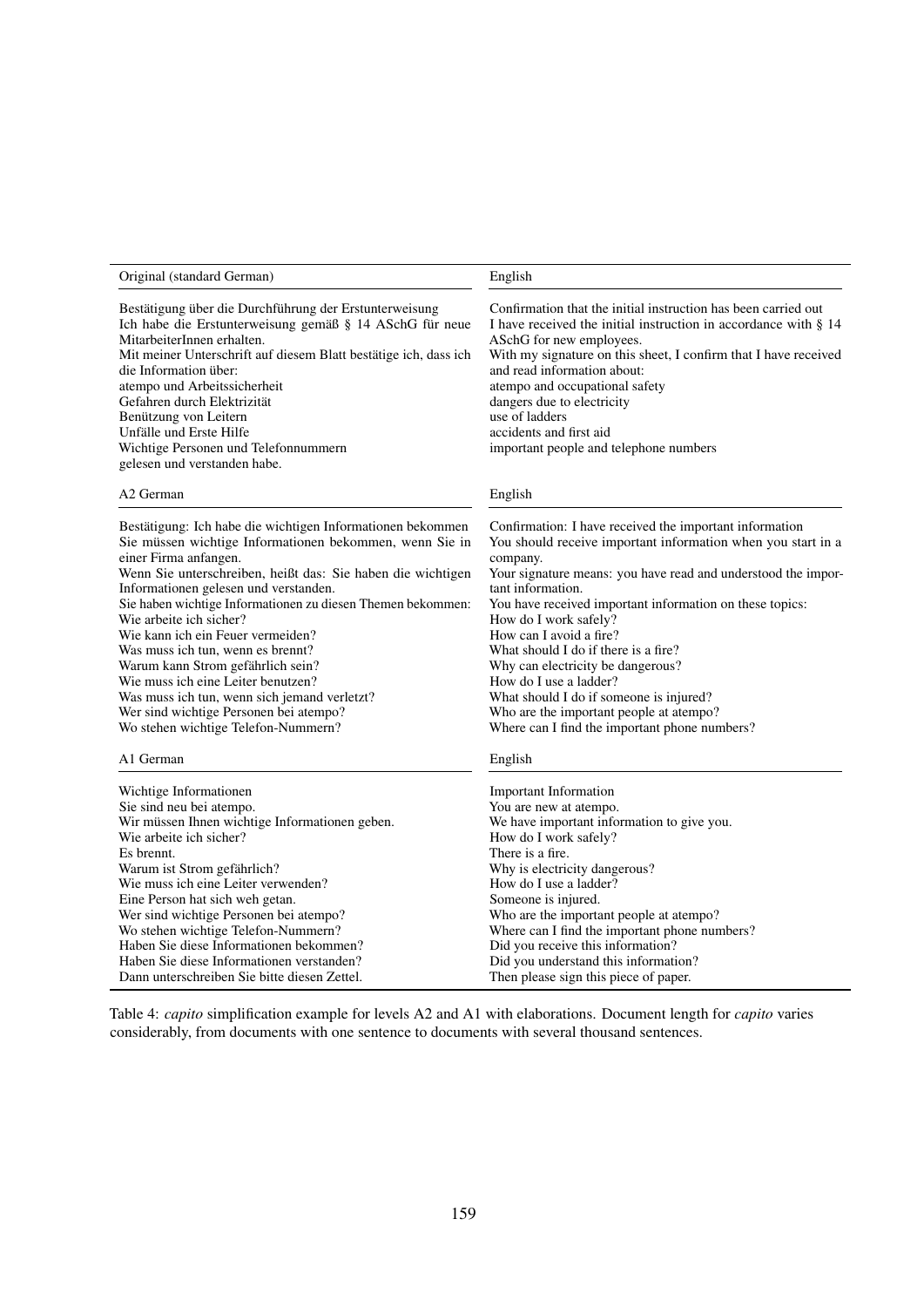| "Lonely Planet" kürt Salzburg für 2020 zur besten Stadt<br>Salzburg ist im kommenden Jahr für den Reisebuchverlag<br>"Lonely Planet" die beste Stadt zum Bereisen.<br>Im neuen "Lonely Planets Best in Travel 2020" führt die Mozart-<br>stadt das Ranking in der Kategorie der Städte nicht zuletzt wegen<br>des 100-Jahr-Jubiläums der Festspiele an.<br>Der Reiseführer "Best in Travel" kürt jedes Jahr zehn Top-Städte,<br>-Länder und -Regionen.<br>"Trommelwirbel, bitte", heißt es auf der Homepage des Verlages.<br>"Der Herzensbrecher einer Alpenstadt besingt das Jubiläum in<br>vollen Tönen."<br>Salzburg führt das Ranking 2020 vor den Städten Washington<br>DC, Kairo, dem irischen Galway und der Beethoven-Stadt Bonn<br>an.<br>In der Länderkategorie liegt Buthan voran, als Top-Region wurde<br>die Seidenstraße in Zentralasien angegeben.<br>Österreich kommt im Ranking 2020 kein zweites Mal vor. | "Lonely Planet" selects Salzburg as the best city to visit in 2020<br>Salzburg is the best city to travel to next year according to the<br>travel book publisher "Lonely Planet".<br>In the new "Lonely Planet's Best in Travel 2020", the city of<br>Mozart leads the ranking in the category of cities, not least<br>because of the 100th anniversary of the festival.<br>The "Best in Travel" publication selects the top ten cities, coun-<br>tries and regions each year.<br>"Drum roll, please," reads the publisher's homepage.<br>"The heartbreaker of an Alpine city celebrates the anniversary in<br>full tones."<br>Salzburg leads the 2020 ranking ahead of Washington DC, Cairo,<br>Galway, Ireland, and Bonn, the city of Beethoven.<br>Buthan leads in the country category, with the Silk Road in<br>Central Asia given as the top region.<br>Austria does not appear a second time in the 2020 ranking. |
|-----------------------------------------------------------------------------------------------------------------------------------------------------------------------------------------------------------------------------------------------------------------------------------------------------------------------------------------------------------------------------------------------------------------------------------------------------------------------------------------------------------------------------------------------------------------------------------------------------------------------------------------------------------------------------------------------------------------------------------------------------------------------------------------------------------------------------------------------------------------------------------------------------------------------------|--------------------------------------------------------------------------------------------------------------------------------------------------------------------------------------------------------------------------------------------------------------------------------------------------------------------------------------------------------------------------------------------------------------------------------------------------------------------------------------------------------------------------------------------------------------------------------------------------------------------------------------------------------------------------------------------------------------------------------------------------------------------------------------------------------------------------------------------------------------------------------------------------------------------------|
| B1 German                                                                                                                                                                                                                                                                                                                                                                                                                                                                                                                                                                                                                                                                                                                                                                                                                                                                                                                   | English                                                                                                                                                                                                                                                                                                                                                                                                                                                                                                                                                                                                                                                                                                                                                                                                                                                                                                                  |
| Reiseführer erklärt Salzburg zur besten Stadt der Welt<br>Die österreichische Stadt Salzburg ist weltweit die beste Stadt<br>zum Bereisen im kommenden Jahr.<br>Das sagt die Rangliste des britischen Reiseführers "Lonely<br>Planet".<br>"Lonely Planet" erstellt jedes Jahr eine Rangliste der besten 10<br>Städte, Länder und Regionen auf der ganzen Welt.<br>Für das Jahr 2020 liegt Salzburg auf Platz 1.<br>Salzburg führt vor den Städten Washington in den USA, Kairo<br>in Ägypten, Galway in Irland und Bonn in Deutschland.<br>In der Rangliste der besten Länder zum Bereisen 2020 gewann<br>das Land Buthan in Süd-Asien.                                                                                                                                                                                                                                                                                     | Travel guide declares Salzburg the best city in the world<br>The Austrian city of Salzburg is the best city in the world to<br>travel in the coming year.<br>The ranking of the British travel guide "Lonely Planet" says so.<br>"Lonely Planet" ranks the best 10 cities, countries and regions<br>around the world each year.<br>For the year 2020, Salzburg made it to first place.<br>Salzburg leads, ahead of the following cities: Washington in the<br>USA, Cairo in Egypt, Galway in Ireland and Bonn in Germany.<br>In the ranking of the best countries to travel in 2020, the country<br>of Buthan in South Asia won.                                                                                                                                                                                                                                                                                         |
| A2 German                                                                                                                                                                                                                                                                                                                                                                                                                                                                                                                                                                                                                                                                                                                                                                                                                                                                                                                   | English                                                                                                                                                                                                                                                                                                                                                                                                                                                                                                                                                                                                                                                                                                                                                                                                                                                                                                                  |
| Salzburg ist 2020 die beste Stadt zum Bereisen<br>Die Stadt Salzburg ist im Jahr 2020 die beste Stadt zum Bereisen.<br>Das sagt der Verlag von den Reise-Büchern namens Lonely<br>Planet.<br>Salzburg gewann vor den Städten Washington in den USA, Kairo<br>in Ägypten und Galway in Irland.<br>Der Verlag sucht jedes Jahr die besten 10 Städte, Länder und<br>Regionen zum Bereisen.                                                                                                                                                                                                                                                                                                                                                                                                                                                                                                                                     | Salzburg is the best city to travel in 2020<br>The city of Salzburg is the best city to travel in 2020.<br>The publisher of travel books called Lonely Planet says so.<br>Salzburg won ahead of the following cities: Washington in the<br>USA, Cairo in Egypt and Galway in Ireland.<br>Every year, the publisher looks for the best 10 cities, countries<br>and regions to travel.                                                                                                                                                                                                                                                                                                                                                                                                                                                                                                                                     |

Original (standard German) English

Table 5: APA example for levels A2 and B1. APA news articles are generally relatively short with up to ∼100 sentences.